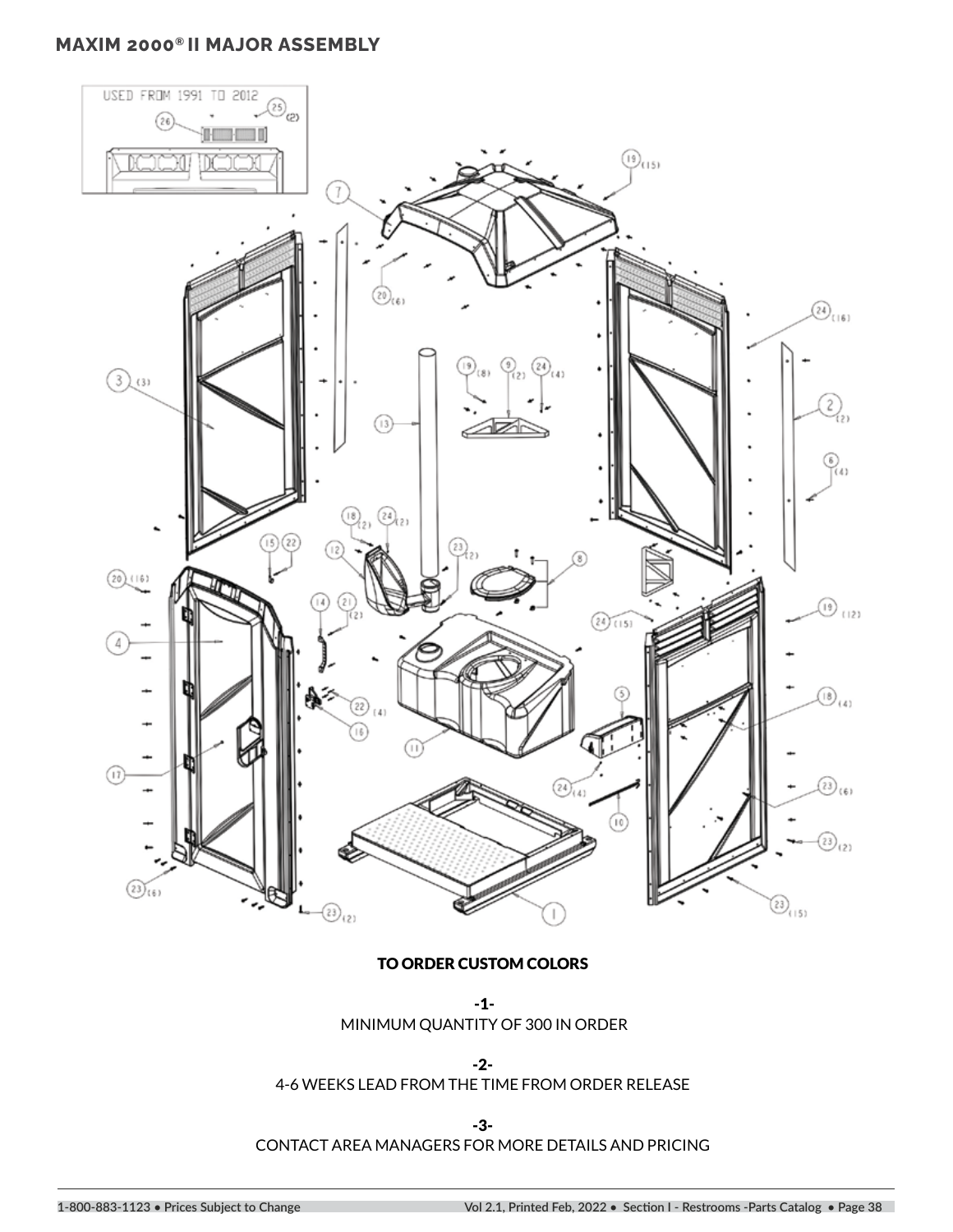### **MAXIM 2000® II MAJOR ASSEMBLY**

| <b>REV</b><br><b>ITEM#</b>                                              | PART#      | QPU            | <b>DESCRIPTION</b>                                            | <b>PRICE</b><br><b>EACH</b> |  |  |
|-------------------------------------------------------------------------|------------|----------------|---------------------------------------------------------------|-----------------------------|--|--|
| $\mathbf{1}$                                                            | 10034      | $\mathbf{1}$   | <b>BASE-ASSY-IMPACT SOLID FLOOR</b>                           |                             |  |  |
|                                                                         | 10032      | $\mathbf{1}$   | COVER-FLOOR IMPACT BASE 20 1/2 X 40-1/2 (8 #22727 & 8 #11360) |                             |  |  |
| $\overline{2}$                                                          | <b>MTO</b> | 2              | <b>CORNER COVER DRILLED</b>                                   |                             |  |  |
| $\overline{2}$                                                          | <b>MTO</b> | 3              | PANEL-MAXIM 2000 II                                           |                             |  |  |
| 3                                                                       | <b>MTO</b> | $\mathbf{1}$   | FRONT ASSY-MAXIM 2000 II                                      |                             |  |  |
|                                                                         | 16202      | $\mathbf{1}$   | HDWE-MX2 II                                                   |                             |  |  |
| 5                                                                       | 22209      | 1              | <b>HOOD-PAPERGRD 3 ROLL DGRY</b>                              |                             |  |  |
|                                                                         | 17037      | $\mathbf{1}$   | KIT-PAPERGRD 2 ROLL EXP RVT                                   |                             |  |  |
|                                                                         | 22336      | $\mathbf{1}$   | KIT-PAPERGRD II 3 ROLL EXP RVT                                |                             |  |  |
| 6                                                                       | 16167      | $\mathbf{1}$   | ROOF-MX2II                                                    |                             |  |  |
| $\overline{7}$                                                          | 14959      | 1              | SEAT- ELONG MX2/MX3/TRS/HT (GB BLK OLD TANKS PRE-05-11)       |                             |  |  |
|                                                                         | 19196      | $\mathbf{1}$   | KIT-T/SEAT 2-1/2 BOLT/NUT SET                                 |                             |  |  |
| 8                                                                       | 16075      | $\overline{2}$ | SHELF-MX2 & TUFWAY (KIT# 17371)                               |                             |  |  |
| 9                                                                       | 22310      | $\mathbf{1}$   | SPINDLE-PAPERGUARD 3 ROLL METAL                               |                             |  |  |
|                                                                         | 16844      | $\mathbf{1}$   | SPINDLE-PAPERGUARD 2 ROLL METAL                               |                             |  |  |
| 10                                                                      | 14765      | $\mathbf{1}$   | <b>TANK-MX2 GREY</b>                                          |                             |  |  |
| 11                                                                      | 14119      | $\mathbf{1}$   | URINAL-STANDOVER DGRY                                         |                             |  |  |
| 12                                                                      | 14133      | $\mathbf{1}$   | VENT PIPE-4X 62-1/2 GREY                                      |                             |  |  |
| 13                                                                      | 13860      | 10             | SCREW-#14 X 1-1/2 W/WSH GOLD                                  |                             |  |  |
| 14                                                                      | 22384      | 6              | BOLT-1/4-20X1-1/4 DOG PNT WSH                                 |                             |  |  |
| 15                                                                      | 16807      | $\mathbf{1}$   | HANDLE- PLASTIC HOVER (LATE 2017 TO PRESENT)                  |                             |  |  |
| 16                                                                      | 10891      | $\mathbf{1}$   | <b>HOOK-FLAT COAT STNLS</b>                                   |                             |  |  |
| 17                                                                      | 14767      | $\mathbf{1}$   | LATCH-RESTROOM PLASTIC                                        |                             |  |  |
| 18                                                                      | 10161      | $\mathbf{1}$   | PLUG-1/2 INDICATOR BLACK PLST                                 |                             |  |  |
| 19                                                                      | 11054      | 6              | RIVET-#68 AAL POP                                             |                             |  |  |
| $20*$                                                                   | 11030      | 35             | RIVET-#66 AAL POP                                             |                             |  |  |
| $21*$                                                                   | 14427      | 22             | RIVET-#66 LSH W/LOCK MANDREL                                  |                             |  |  |
| $22*$                                                                   | 17030      | 2              | RIVET-AVDEL BLACK                                             |                             |  |  |
| $23*$                                                                   | 18755      | 5              | SCREW-#14 X 1-1/2 W/WSH GOLD                                  |                             |  |  |
| $24*$                                                                   | 13860      | 34             | SCREW-#14 X 1-1/2 W/WSH GOLD                                  |                             |  |  |
| $25*$                                                                   | 11315      | 41             | WASHER-3/16 RIVET STNLS                                       |                             |  |  |
| $26*$                                                                   | 15337      | 12             | RIVET-.195IN PLASTIC EXPANDNG                                 |                             |  |  |
| 27                                                                      | 14112      | 6              | SCREEN-3.8 X 15.25 PLSTC VENT                                 |                             |  |  |
|                                                                         | 16186      | $\mathbf{1}$   | <b>INSTRUCTIONS- MAXIM 2000 II (SEE WEBSITE)</b>              |                             |  |  |
| * Only sold in multiples of 100 - availability limited-call for details |            |                |                                                               |                             |  |  |

\* Only sold in multiples of 100 - availability limited- call for details

| <b>STANDARD COLORS</b> |             |            |       |                     |  |
|------------------------|-------------|------------|-------|---------------------|--|
|                        | DARK GRAY   | ROYAL BLUE | SAND  | <b>FOREST GREEN</b> |  |
| FRONT PART#            | 16163       | 16164      | 22183 | 22180               |  |
| PANEL PART#            | 20598       | 16080      | 22178 | 22175               |  |
|                        | <b>PINK</b> |            |       |                     |  |
| FRONT PART#            | 22268       |            |       |                     |  |
| PANEL PART#            | 22267       |            |       |                     |  |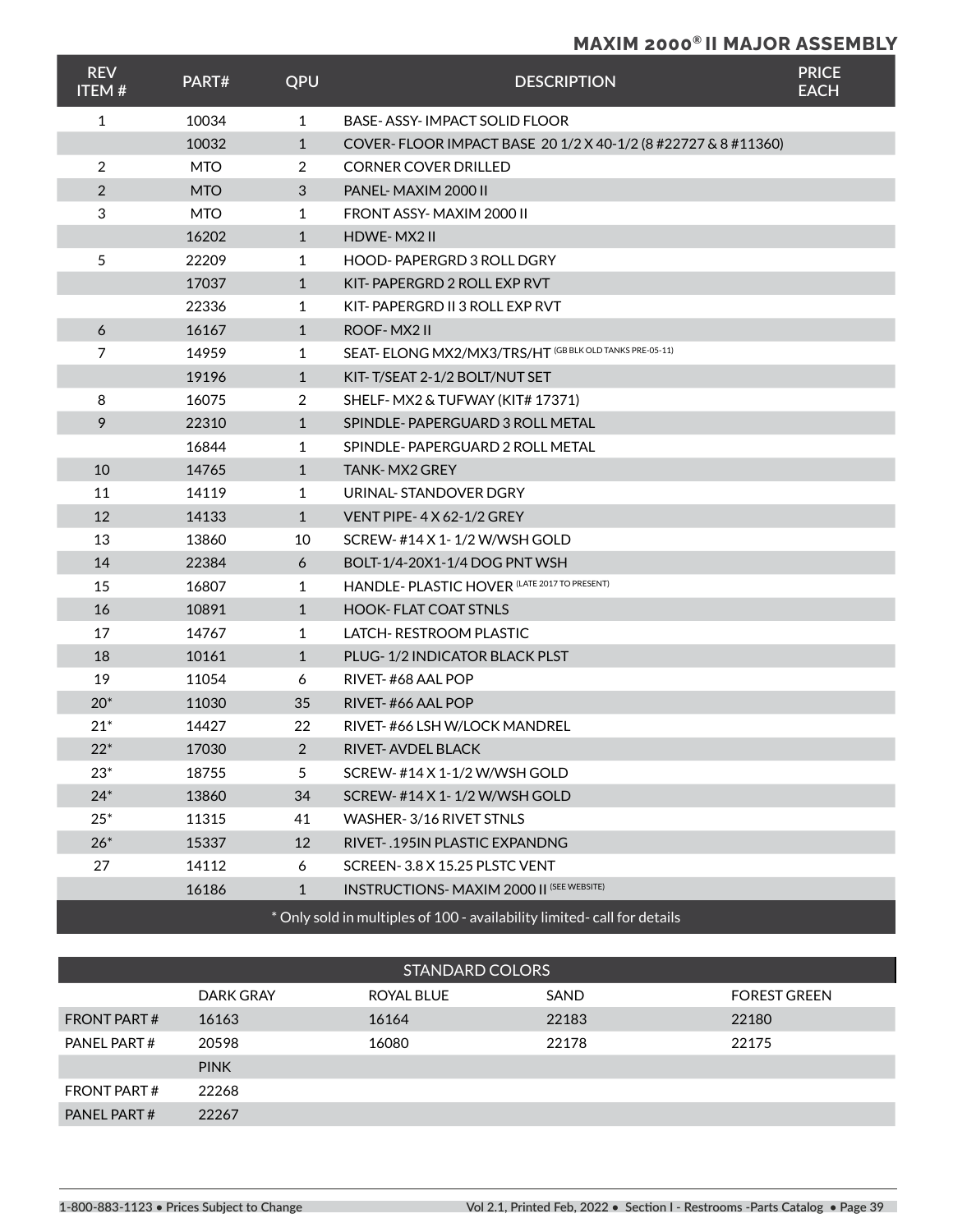# **MAXIM 2000® II FRONT ASSEMBLY**



| <b>REV</b><br><b>ITEM#</b> | PART# | QPU            | <b>DESCRIPTION</b>                      | <b>PRICE</b><br><b>EACH</b> |
|----------------------------|-------|----------------|-----------------------------------------|-----------------------------|
| $\mathbf{1}$               |       | $\mathbf{1}$   | <b>FACING-MAX2 HASP</b>                 | NOT SALEABLE                |
| $\overline{2}$             |       | $\mathbf{1}$   | <b>FACING-MAX2 HINGE</b>                | NOT SALEABLE                |
| 3                          |       | 1              | DOOR-MAX2 II                            | NOT SALEABLE                |
| $\overline{4}$             | 14770 | 2              | <b>BRACKET-MAXIM CABLE ANCHOR</b>       |                             |
| 5                          | 10511 | 2              | <b>BRACKET-SPRING ANCHOR TUFWAY</b>     |                             |
| 6                          | 14649 | 2              | CLOSURE ASSY-DOOR MX2/TM II             |                             |
| 7                          | 13415 | $\mathbf{1}$   | <b>COVER-INDICATOR BLACK</b>            |                             |
| 8                          | 13199 | $\mathbf{1}$   | HASP 3/16" RIVET HOLE FACING (L Shaped) |                             |
| 9                          | 15059 | $\mathbf{1}$   | HASP-FLAT 1-3/4in LONG                  |                             |
| 10                         | 13266 | $\overline{4}$ | HINGE DOOR STNLS ROUND CORNER           |                             |
| 11                         | 15630 | 1              | <b>INDICATOR- UNIVERSAL DGRY</b>        |                             |
| 12                         | 14474 | $\mathbf{1}$   | MIRROR-4X6 STNLS STEEL                  |                             |
| $13*$                      | 14803 | 2              | PLUG-3/8 HOLE                           |                             |
| $14*$                      | 18755 | 6              | <b>RIVET-AVDEL SILVER LONG</b>          |                             |
| $15*$                      | 12393 | 6              | RIVET-#64 AAP POP                       |                             |
| $16*$                      | 11270 | 20             | RIVET-#68 STNLS                         |                             |
| $17*$                      | 10812 | 4              | RIVET-#612 ALUM                         |                             |
| 18                         | 21131 | 3              | RIVET-PINE TREE 3/8 BLACK               |                             |
| $19*$                      | 10804 | 4              | SCREW-#8 X 3/4 PHPN TAP                 |                             |
| $20*$                      | 12007 | $\mathbf{1}$   | SCREW- #10 X 1-1/4 PN PH TAP            |                             |
| $21*$                      | 11315 | 22             | WASHER-3/16 RIVET STNLS                 |                             |
|                            | 14198 | $\mathbf{1}$   | KIT-LATCH & INDICATOR                   |                             |
|                            | 15391 | 1              | KIT-PLASTIC DOOR LATCH                  |                             |
|                            | 13726 | $\mathbf{1}$   | <b>KIT-UNIVERSAL INDICATOR</b>          |                             |

**1-800-883-1123 • Prices Subject to Change Vol 2.1, Printed Feb, 2022 • Section I - Restrooms -Parts Catalog • Page 40**